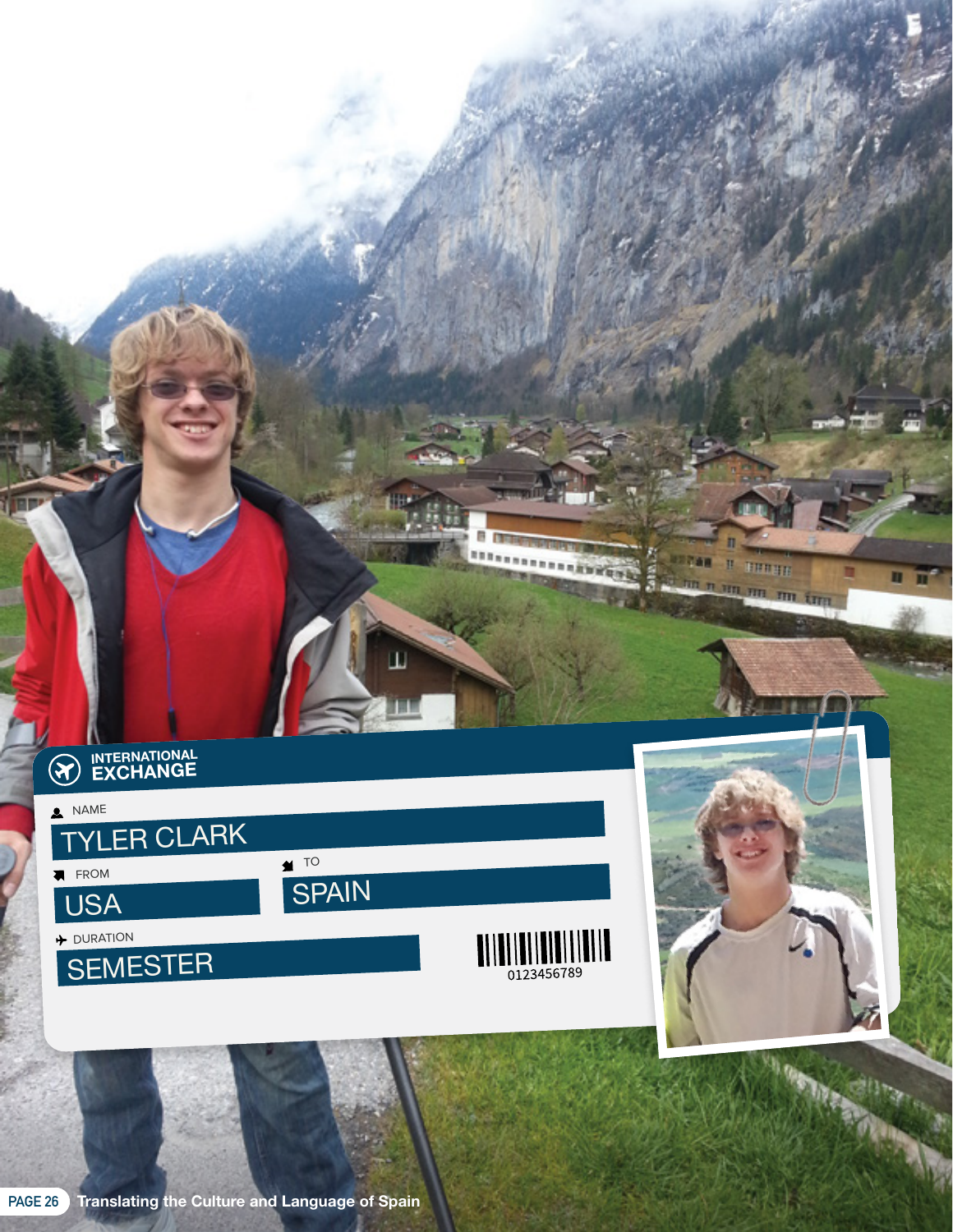## **Translating the Culture and Language of Spain**

Tyler Clark's interest peaked when he visited Valparaiso University in Indiana for the first time, and the campus tour guide mentioned the university's study abroad programs. "Would I be able to study abroad?" he asked the study abroad office that day to which the reply came, "Well, when would you like to?"

A year after enrolling in Valparaiso, Tyler, who has cerebral palsy, changed his major to Spanish in hopes of becoming an international interpreter. Studying abroad would let him know whether or not he enjoyed living abroad and also if he could improve his language skills.

"Will all my scholarships transfer?" Tyler asked at that point, since he has the Lilly Endowment scholarship that covers tuition to an Indiana college. He also applied and received the Benjamin A. Gilman international scholarship for study abroad from the U.S. Department of State, geared toward undergraduates with Pell grants and from diverse backgrounds.

"If you want to go abroad," the study abroad advisor confirmed, "all of your scholarships will pretty much cover everything." The choice was made.

In the spring semester of his junior year, Tyler lived with a host family and attended the Centro de Español como Lengua Extranjera (Center of Spanish as a Foreign Language) in Zaragoza, Spain. He was the only male, only one of two Americans, and the only student with a disability, in the class of nine. The other students were from Ghana and China and classes were held every day from 9 am to 1:30 pm.

"It was a little overwhelming for me at first, because all the other students had known each other from a previous course, so I was the odd one out."

He also experienced homesickness, and getting on social media with people back home didn't make it any better. Then, his host family introduced him to a couple of their friends and they took excursions – a castle, a movie, his host mother's home village. Tyler also learned the Spaniards are very friendly and accommodating, and that if they are trying to help, he recognized "it's something they do for anyone else."

He also started hanging out with the other students in a cooking class, in cafés after class, and then in exploring other cities in Spain. And, he volunteered twice a week with a local student for a Spanish-English conversation exchange.

"Verb tenses were complicated at first, but going to Spain and hearing my professor and my host family use them in every day speech, I learned when to use them."

Although Tyler uses arm crutches and leg braces when he goes longer distances or across uneven surfaces, he adjusted easily to his 30-minute walk to class every day as it was similar to what he did to get to work at home. Only one time he didn't realize it had rained the previous night; his crutch slipped on the wet sidewalk, cutting his lip as he fell into the street.

"These two Spaniards saw me fall and immediately ran up to me and helped me up, then one rushed to their car and got a band aid for me. They said 'Do you want a ride anywhere?'"

.................. --------- . ., -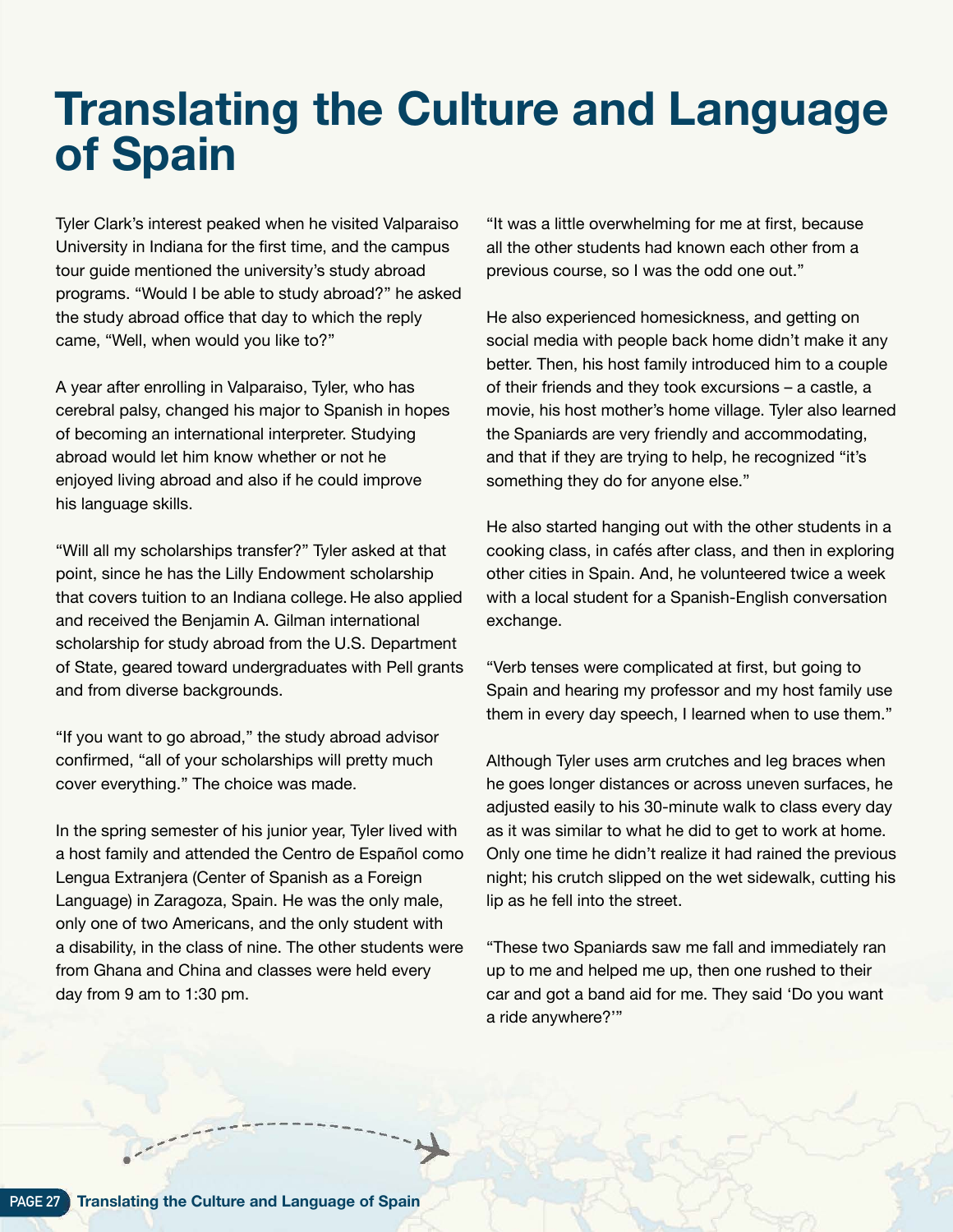